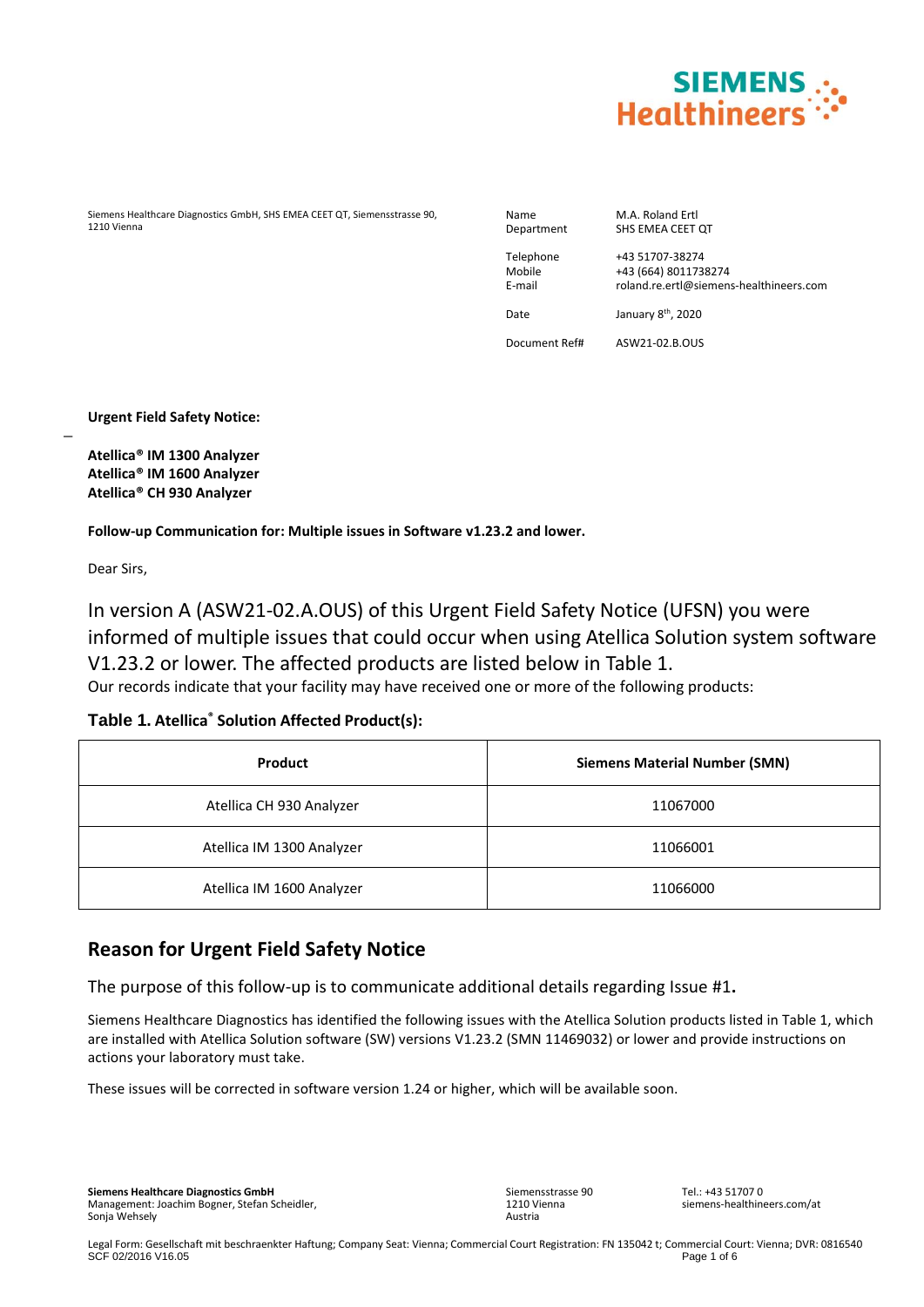

#### **Description of Observed Behaviors**

| <b>Issue</b><br><b>Number</b> | <b>Observed Behavior</b>                                                                                                                 | <b>Description of Observed Behavior</b>                                                                                                                                                                                                                                                                                                                                                                                                                                                                                                                                                                                                                                                                                                                                                                                                                                                                                                                                                                                                   |
|-------------------------------|------------------------------------------------------------------------------------------------------------------------------------------|-------------------------------------------------------------------------------------------------------------------------------------------------------------------------------------------------------------------------------------------------------------------------------------------------------------------------------------------------------------------------------------------------------------------------------------------------------------------------------------------------------------------------------------------------------------------------------------------------------------------------------------------------------------------------------------------------------------------------------------------------------------------------------------------------------------------------------------------------------------------------------------------------------------------------------------------------------------------------------------------------------------------------------------------|
| 1                             | Atellica CH 930 or IM 1300<br>and IM 1600 analyzers<br>Patient orders may be run<br>on an Analyzer where the<br>assay has been disabled. | A patient order may sporadically be processed at an analyzer where<br>the assay has been disabled by the user for any reason (e.g. if QC is<br>out of range). A potentially discrepant result may be reported from<br>the analyzer where the assay was disabled depending on the reason<br>for it being disabled.<br>This issue only occurs if the following conditions are met:<br>- A Cal/QC workorder is not able to be run on an analyzer because the<br>targeted analyzer was down.<br>- The Analyzer is then put back into service but patient processing for<br>the assay was disabled by the user and at the same time patient<br>samples were loaded from the sample handler drawer.<br>Note: If the Atellica Solution has multiple analyzers connected, then<br>it is possible that the patient order may be processed at an analyzer<br>where the assay has not been disabled. In this case the issue will not<br>occur.<br>Any assay on the CH or IM analyzers may be affected if it was<br>disabled on one of the analyzers. |
|                               |                                                                                                                                          | Please refer to Addendum 1 for additional details                                                                                                                                                                                                                                                                                                                                                                                                                                                                                                                                                                                                                                                                                                                                                                                                                                                                                                                                                                                         |
| $\mathbf{2}$                  | Atellica IM 1300 and Atellica<br>IM 1600<br>Analyzers may operate and<br>report results in a service<br>'bypass' mode.                   | regarding this issue.<br>On the Atellica IM 1300 and Atellica IM 1600 Analyzers, a 'bypass'<br>mode is available for service personnel to operate the system during<br>servicing. This mode requires use of a service interlock override tool<br>to bypass the top covers. The tool is required to be removed from the<br>system before it can be used for routine sample processing. An<br>unlikely but possible software logic error can cause the system to<br>start operating in 'bypass' mode (without use of the service tool)<br>when the analyzer covers are opened and closed in a sequence.<br>When running in this mode, the analyzer will not stop processing<br>results when vacuum, pressure or thermal issues arise on the system<br>and may result in potentially discrepant results being reported<br>without appropriate flags.<br>Any assay on the IM analyzers may be affected after both the front<br>and back covers have been opened and closed.                                                                   |
| 3                             | Atellica CH 930 Analyzer                                                                                                                 | On the Atellica CH 930 Analyzer, when manually entering calibrator<br>bottle values for the Atellica A1c_E assay from the keyboard, the                                                                                                                                                                                                                                                                                                                                                                                                                                                                                                                                                                                                                                                                                                                                                                                                                                                                                                   |

**Siemens Healthcare Diagnostics GmbH** Management: Joachim Bogner, Stefan Scheidler, Sonja Wehsely

Siemensstrasse 90 1210 Vienna Austria

Tel.: +43 51707 0 siemens-healthineers.com/at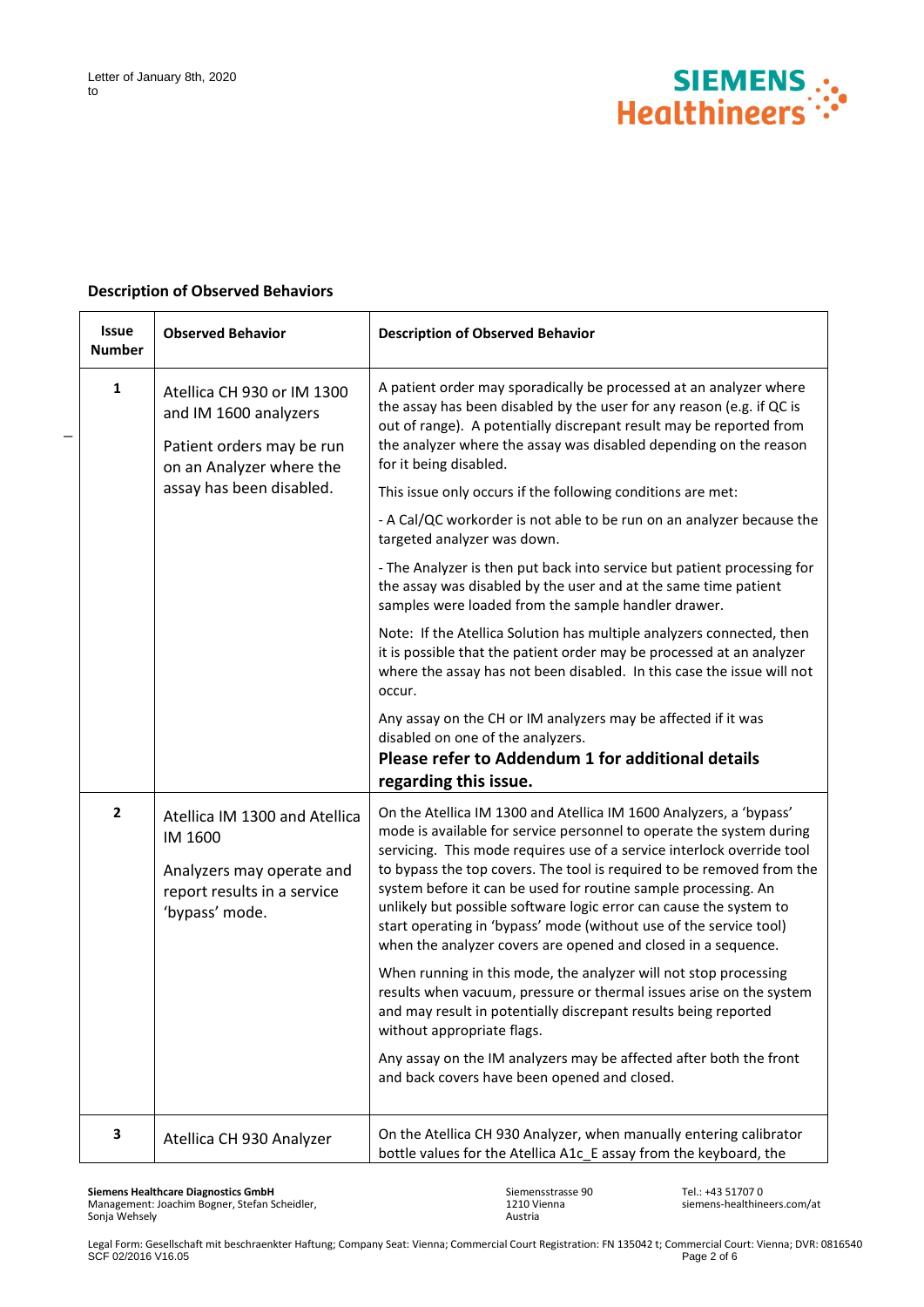

|   | Manual entry of Atellica<br>A1c E - Calibrator bottle<br>values.                                                               | system may use default bottle values instead of the entered values<br>until a system reboot occurs. The use of default calibrator bottle<br>values can result in up to a -7% relative bias in the A1c E result.<br>The system uses the correct calibrator bottle values if the assay<br>barcode is scanned. No other assays are affected.                                                                                                                                                                                                                                                                                                                                                                                                                  |
|---|--------------------------------------------------------------------------------------------------------------------------------|------------------------------------------------------------------------------------------------------------------------------------------------------------------------------------------------------------------------------------------------------------------------------------------------------------------------------------------------------------------------------------------------------------------------------------------------------------------------------------------------------------------------------------------------------------------------------------------------------------------------------------------------------------------------------------------------------------------------------------------------------------|
| 4 | Atellica CH 930 Analyzer<br>Incorrect Lot Calibration<br>Interval for Ammonia assay<br>in Test Definition<br><b>Parameters</b> | The test definition for the Ammonia assay incorrectly allows for a 60-<br>day lot calibration interval. The correct calibration interval for the<br>Ammonia assay is 30 days as indicated in the Instructions for Use<br>(IFU). Based on Siemens Healthineers' investigation, there is no<br>statistically significant drift observed at clinically relevant<br>concentrations of ammonia, including values approximating the<br>reference interval (19-54 ug/dL or 11-32 μmol/L) when results are<br>generated using a calibration that is >30 days. A worst-case bias of<br>negative 17% was observed at an ammonia concentration of<br>approximately 700 $\mu$ g/dL (410 $\mu$ mol/L) at 62 days post lot calibration.<br>No other assays are affected. |

# **Risk to Health**

| <b>Issue</b>   | <b>Risk to Health</b>                                                                                                                                                                                                                                                                                                                                                                                                                                                                                                                                                                                                                                                 |
|----------------|-----------------------------------------------------------------------------------------------------------------------------------------------------------------------------------------------------------------------------------------------------------------------------------------------------------------------------------------------------------------------------------------------------------------------------------------------------------------------------------------------------------------------------------------------------------------------------------------------------------------------------------------------------------------------|
| <b>Number</b>  |                                                                                                                                                                                                                                                                                                                                                                                                                                                                                                                                                                                                                                                                       |
| $\mathbf{1}$   | Worst case, the potential exists for a sample to be tested using an assay that has been<br>disabled, which may lead to the reporting of discrepant patient results. Mitigations<br>include correlation to clinical information such as clinical presentation, other laboratory<br>and diagnostic results and patient history, operator investigation or analyzer having no<br>reagents or running out of reagents due to continuous testing. Due to the remote<br>probability of this event, Siemens is not recommending a review of previously generated<br>results.                                                                                                 |
| $\overline{2}$ | Worst case, the unlikely but possible potential exists that this issue may lead to the reporting of<br>discrepant patient results in the presence of instrument errors.<br>Mitigations include correlation to clinical information such as clinical presentation, other<br>laboratory and diagnostic results and patient history, manual QC result review, operator<br>investigation and event log review that indicates that the system is in 'bypass' mode setting. Due to<br>the remote probability of this event, Siemens is not recommending a review of previously<br>generated results.                                                                        |
| $\overline{3}$ | The management of patients with hyperglycemia is dependent upon the monitoring of<br>diet, lifestyle, glucose concentrations, HbA1c, and the adjustment of therapy to glycemic<br>control. A negative bias of up to 7.0% (relative percent) may be considered clinically<br>significant at clinically relevant HbA1c values and may result in the modification of the<br>therapy for hyperglycemia. The modification of hyperglycemic therapy can increase the<br>risk of occurrence of hyperglycemia, which may be observed through personal glucose<br>monitoring and/or patient symptoms. Siemens is not recommending a review of<br>previously generated results. |
| 4              | When ammonia results are generated using a calibration that exceeds 30 days the observed                                                                                                                                                                                                                                                                                                                                                                                                                                                                                                                                                                              |

Siemensstrasse 90 1210 Vienna Austria

Tel.: +43 51707 0 siemens-healthineers.com/at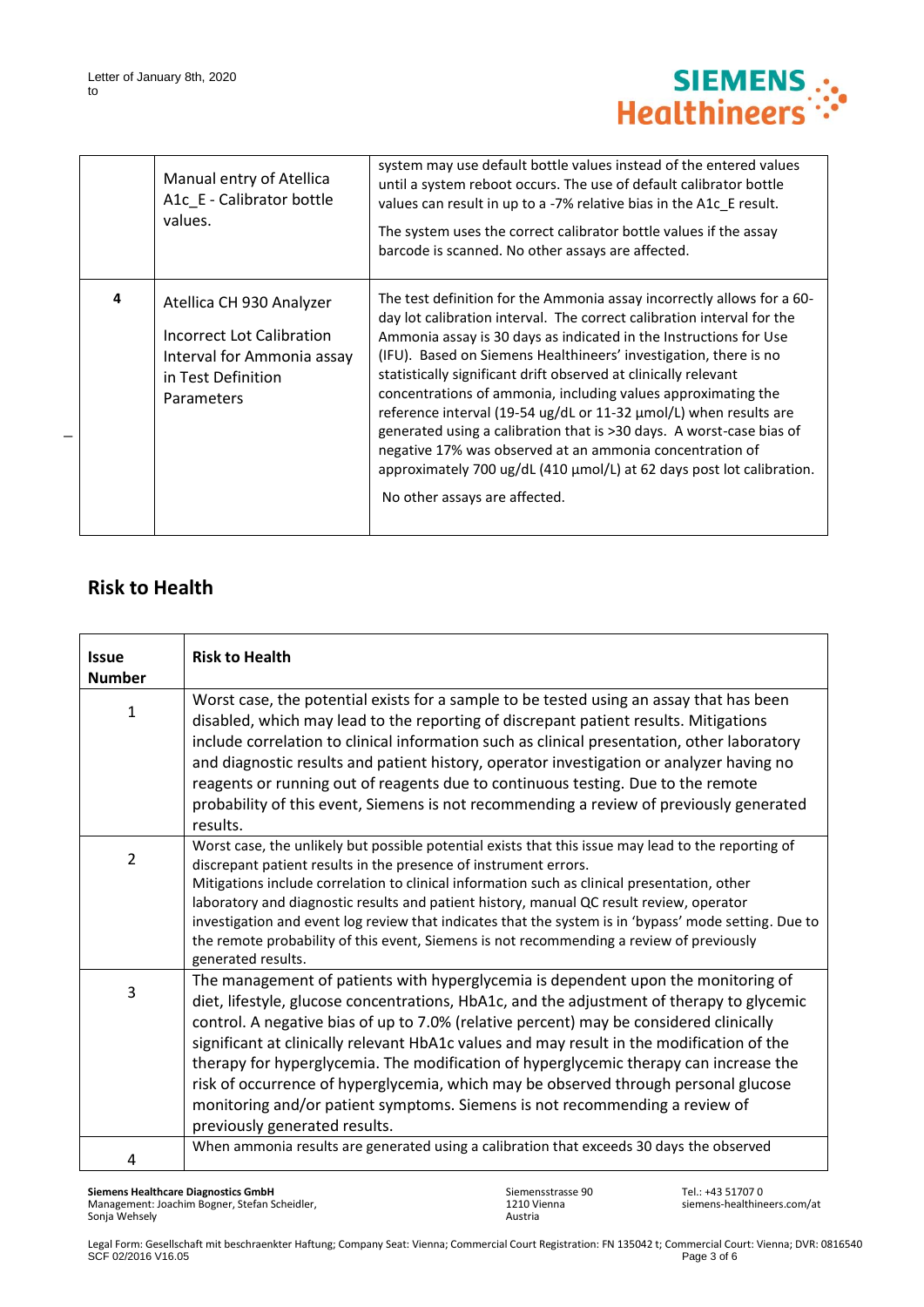

| differences are negligible and would not lead to a clinically significant difference in patient |
|-------------------------------------------------------------------------------------------------|
| <sup>1</sup> management. Siemens is not recommending a review of previously generated results.  |

## **Actions to be Taken by the Customer**

The following actions must be taken until your system has been updated to software version 1.24 or higher which resolves the issues listed below. Siemens Healthineers will notify you when an updated software version is available.

Issue Number 1: Patient orders may be run on an Analyzer where the assay has been disabled.

- 1. When reporting results, ensure that the result for the assay that is disabled on one analyzer, came from an analyzer where the assay had not been disabled and all QC results are within the laboratory acceptable range.
- 2. To check if an assay is enabled or disabled, navigate to Setup > Test Definition > Assay List > CH or IM tab. An assay is enabled if the box is checked in the column for an analyzer.
- 3. The Audit Trail screen (System->Logs->Audit Trail.Log) can be checked to see if an assay had been disabled in the past.

Ways to avoid the problem until the software (v1.24 or higher) upgrade is installed:

Before resolving a Yellow glyph on Cal/QC, ensure that no patient orders are being processed by doing the following steps in the sequence below:

- 1. Stop sample tube processing by clicking on 'Pause VMM'.
- 2. After the system is in the 'Stop state'
- 3. THEN Resolve the Cal/QC 'yellow glyph' condition.
- 4. Resume sample processing by clicking on 'Resume VMM'.

Additional options:

- 1. Don't load patient samples until QC/Cal has passed on all modules.
- 2. Check patient samples after checking on a QC/Cal blocked issue (yellow glyph) and check that the assay was not disabled on any module.
- 3. Click the 'Going offline' Button on the Aptio Automation (SMS). This will stop routing tubes but allows all tube processing to finish. After tube processing has completed, resolve the Cal/QC yellow glyph issue, then go back 'online'.

Issue Number 2: Analyzers may operate and report results in a service 'bypass' mode.

- 1. Always ensure that the system covers are properly physically closed and latched. The lock glyph on the System > Status screen for an analyzer indicates whether the cover is locked or unlocked. Ensure that there are no 'yellow' unlocked glyphs displayed.
- 2. Before starting sample processing, check the Operator Event log and ensure that the following error code is not present: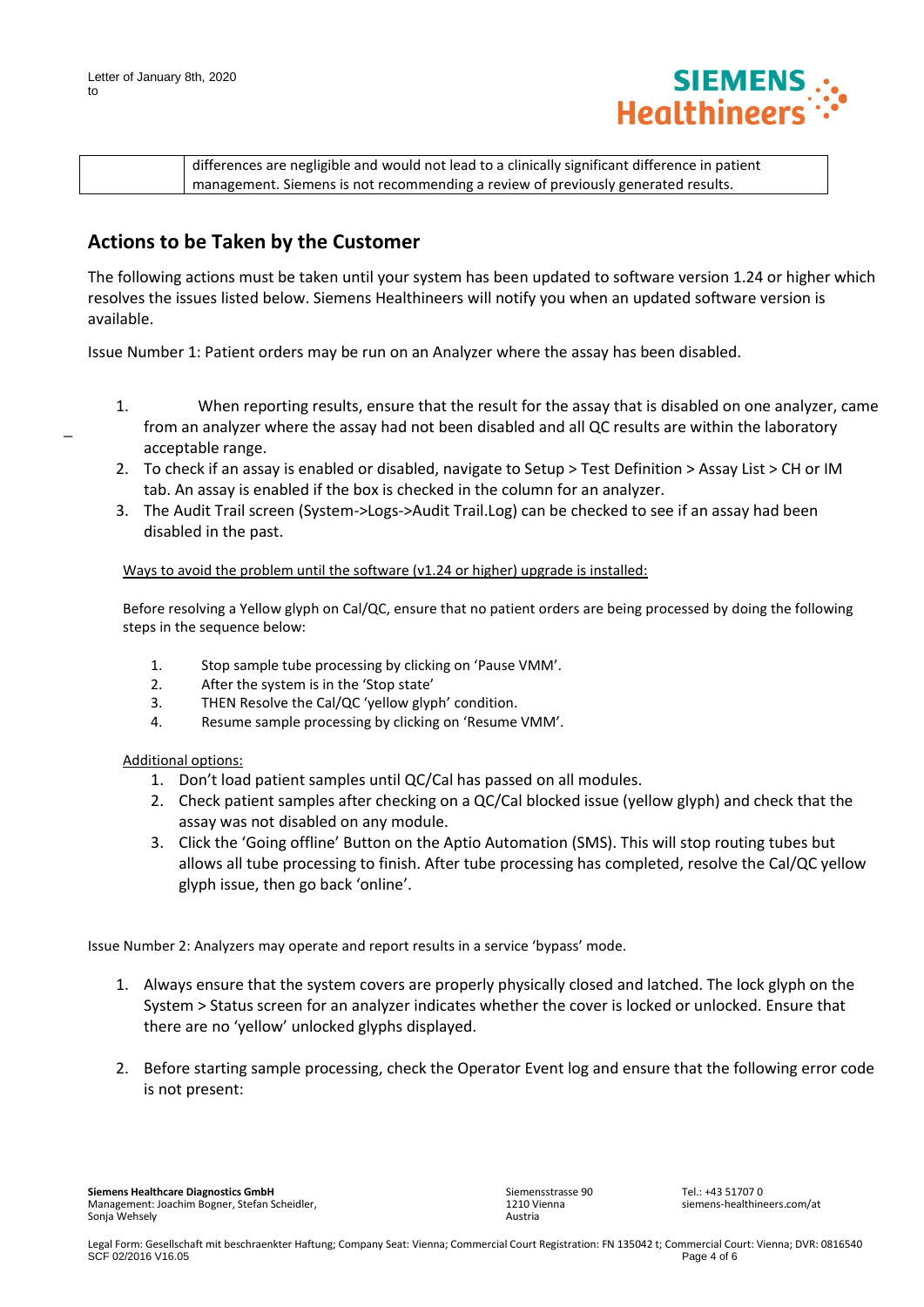

"*03 600 00 44: A cover is open with the Service Bypass Tools in place. Ensure all operators are clear of moving subassemblies to avoid personal injury or system damage. Corrective Action: Contact the local technical support provider for assistance."*

Refer to the online help Alerts section 03 IM Event Troubleshooting if the error code is present.

Issue Number 3: Manual entry of Atellica A1c\_E - Calibrator bottle values.

- 1. It is recommended to always scan the calibrator bottle values via the barcode on the A1c\_E CAL Table of Assigned Values (TAV) sheet received with the calibrator bottles. If the bottle values are scanned, the issue does not occur.
- 2. If the calibrator bottle values are entered manually, restart the CH Analyzer by following the directions in the online help: "Starting Analyzers within the System".

Issue Number 4: Ammonia Lot Calibration

 $\overline{a}$ 

- 1. Navigate to **Calibration > Calibration Results** and select the Ammonia Assay.
- 2. Record the date and time of the Ammonia Lot calibration. A lot calibration will need to be performed 30 days from the recorded date.
- 3. Ensure the Ammonia assay has a lot calibration performed every 30 days.
- Please review this letter with your Medical Director.
- Complete and return the Field Correction Effectiveness Check Form attached to this letter within 30 days.
- If you have received any complaints of illness or adverse events associated with the products listed in Table 1, immediately contact your local Siemens Healthineers Customer Care Center or your local Technical Support representative.

Please retain this letter with your laboratory records and forward this letter to those who may have received this product.

We apologize for the inconvenience this situation may cause. If you have any questions, please contact your Siemens Healthineers Customer Care Center or your local technical support provider.

Siemensstrasse 90 1210 Vienna Austria

 $Tel: +43517070$ siemens-healthineers.com/at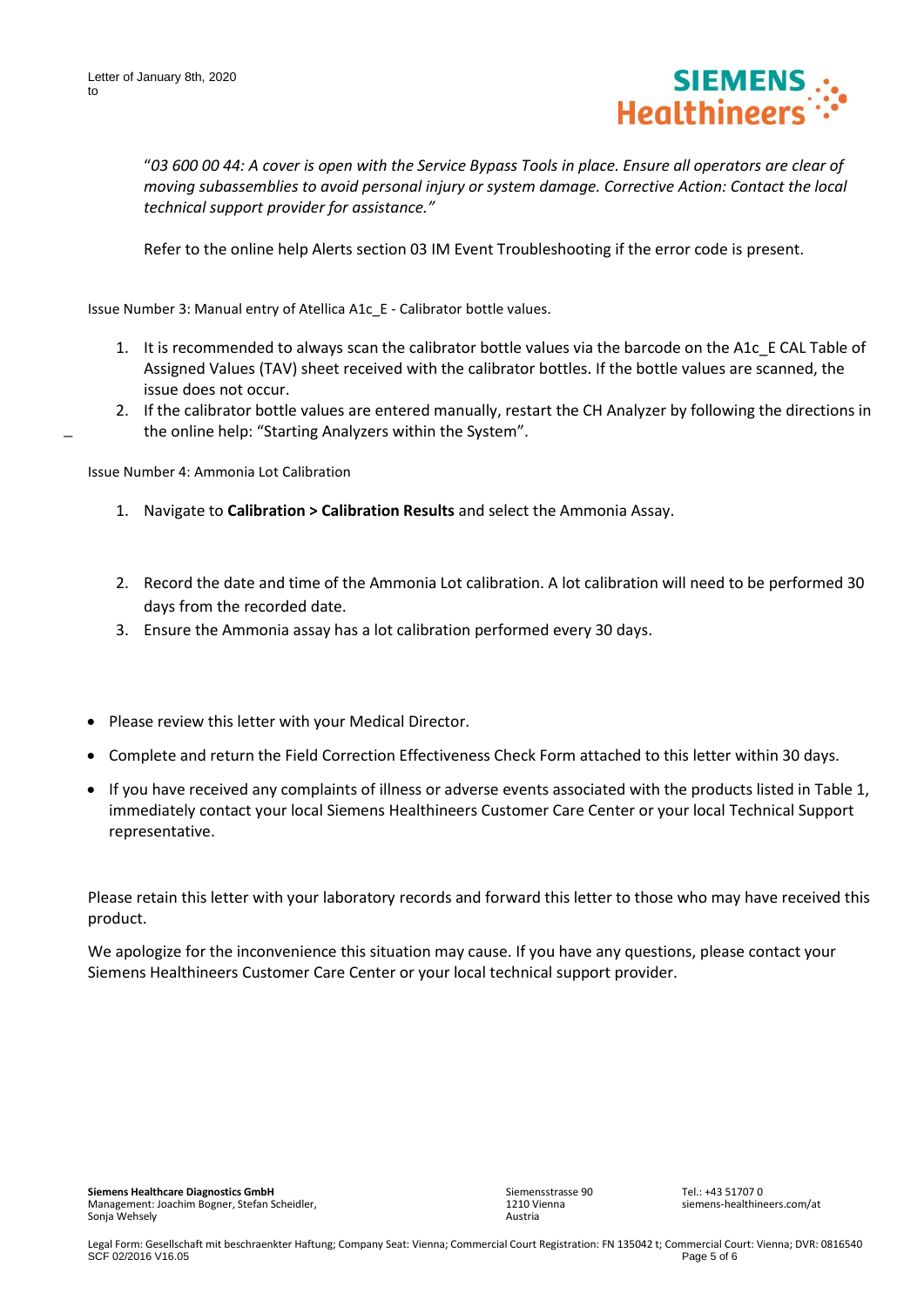Letter of January 8th, 2020 to



Sincerely yours,

Siemens Healthcare Diagnostics GmbH

i.V. Dipl. Ing. Franz Schwarz

 $\overline{a}$ 

Dr. Brit les  $\ddotsc$ 

i.A. Dr. in  $\sqrt{\frac{1}{2}}$ rigitte Gassner Quality Management CEE Product Manager Austria & SEE

## **Annex I: Issue #1 Details and actions available**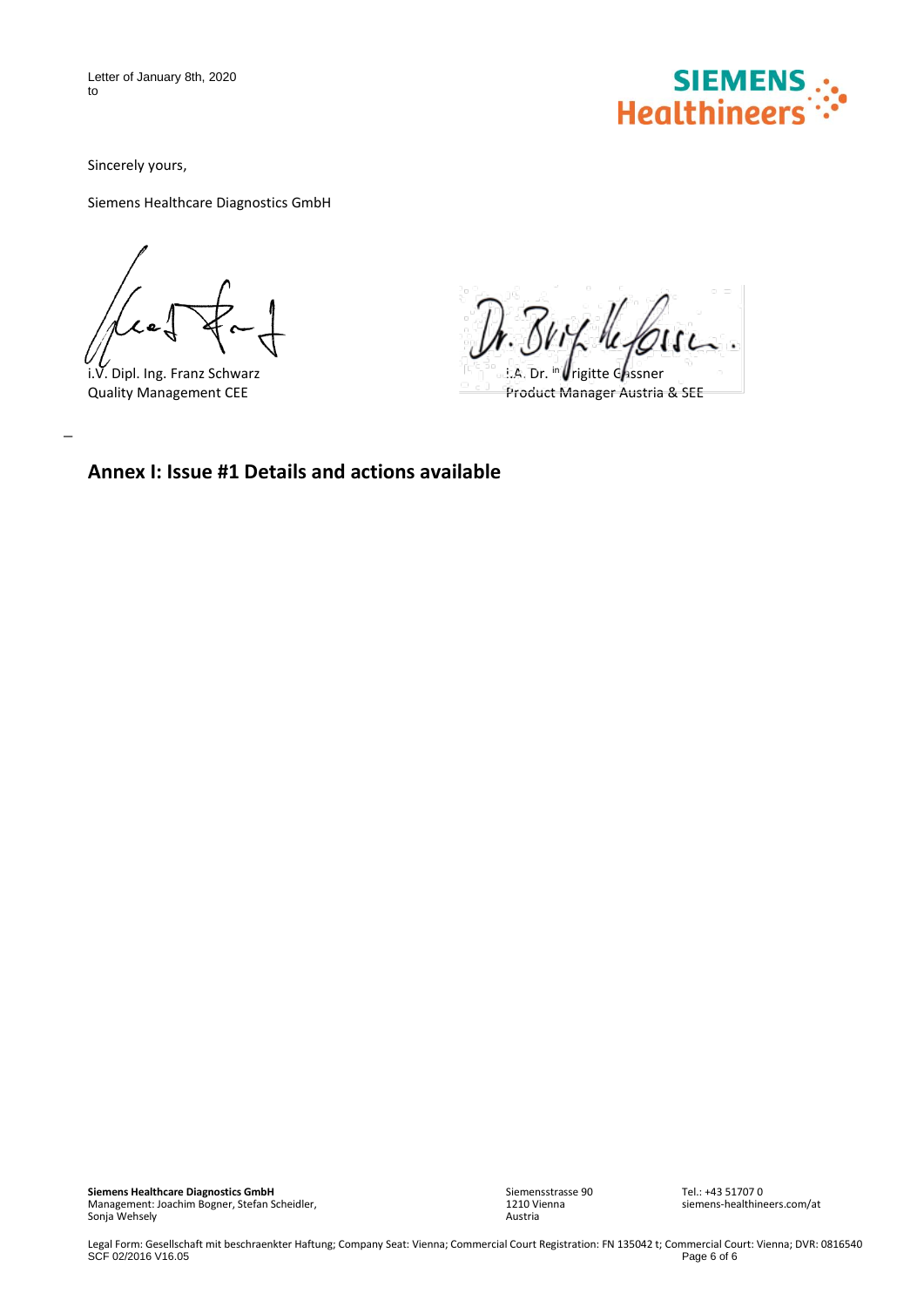

## **Annex I: Issue #1 Details and actions available**

There is a 10-millisecond timing window where a patient order may be incorrectly run. The following conditions must be true:

- 1. The assay or module must be in a non-patient processing state but able to process calibrators and QC See Description 2 below to understand how an assay or module may be set to a non-patient processing state.
- 2. A calibrator or QC order that was blocked becomes unblocked See Description 3 for possible causes of blocked QC or Calibration orders.
- 3. A patient order is processed within a 10-millisecond window immediately following the unblocking of the QC/Calibration order.

### **Description 2: Actions that can activate a 'Non-Patient Processing' State.**

- 1. The Assay is set to 'Troubleshoot' from the Assay List screen Either on an Assay basis or 'Assay by Specimen type'.
- 2. The analyzer is set to 'Disable' from Analyzer status screen by removing the check mark in the "Patient Sample Processing" checkbox for that analyzer. This action will render the whole analyzer in a state that does not process patient samples.
- 3. The assay has been disabled from the Laboratory Information System (LIS). Atellica internally sets the assay to 'troubleshoot mode' for that assay when an assay disable command is received from the LIS. This instruction can be done from the following connections: Centralink, Atellica Data Manager and the Aptio – Data Management System (DMS Version R20). DMS vR19 does not allow this action.
- 4. The assay has been disabled by the system because the 'QC Statistics Violation: Patient Test action' setting was activated. Using this feature will place the assay in a 'Troubleshoot' mode if a QC measurement produces results outside of defined ranges and configurations. In this case, Automation systems may send samples for processing to the Atellica Solution. The Atellica Solution will send an Inventory status of Zero to the Automation system (e.g. Aptio) which will stop Aptio from sending the test to the Atellica Solution. However, in a multi- module setup (e.g. an SCII configuration), the zero inventory may not be sent if one of the modules can run tests (the status of all available inventory will be sent to the automation system instead). In this case the test may be run on the module that has the test disabled.

**Note:** Disabling Calibrations – e.g. a 'Cal invalid' status or expired status will not cause the problem.

### **Description 3: Possible Causes of Blocked QC or Calibration Orders**

- 1. The analyzer state is not an 'operating' state e.g. (Maintenance/Diagnostics), therefore a Cal/QC order cannot run.
- 2. Primary or Ancillary reagents issues that prevent sample processing.
- 3. System problems where samples cannot be processed.

If the above conditions exist and the Calibration or QC orders are blocked, after removing the block of the Cal/QC order, the next patient order may have the issue due to a 10-millisecond timing window.

### **How to tell if Cal/QC was blocked:**

• For Calibrations - on the Calibration Results screen – the order will have flags that indicate why it is blocked (e.g. no primary, module not available etc.). A yellow glyph will show.

**Siemens Healthcare Diagnostics GmbH** Management: Joachim Bogner, Stefan Scheidler, Sonja Wehsely

Siemensstrasse 90 1210 Vienna Austria

 $Tel: +43517070$ siemens-healthineers.com/at